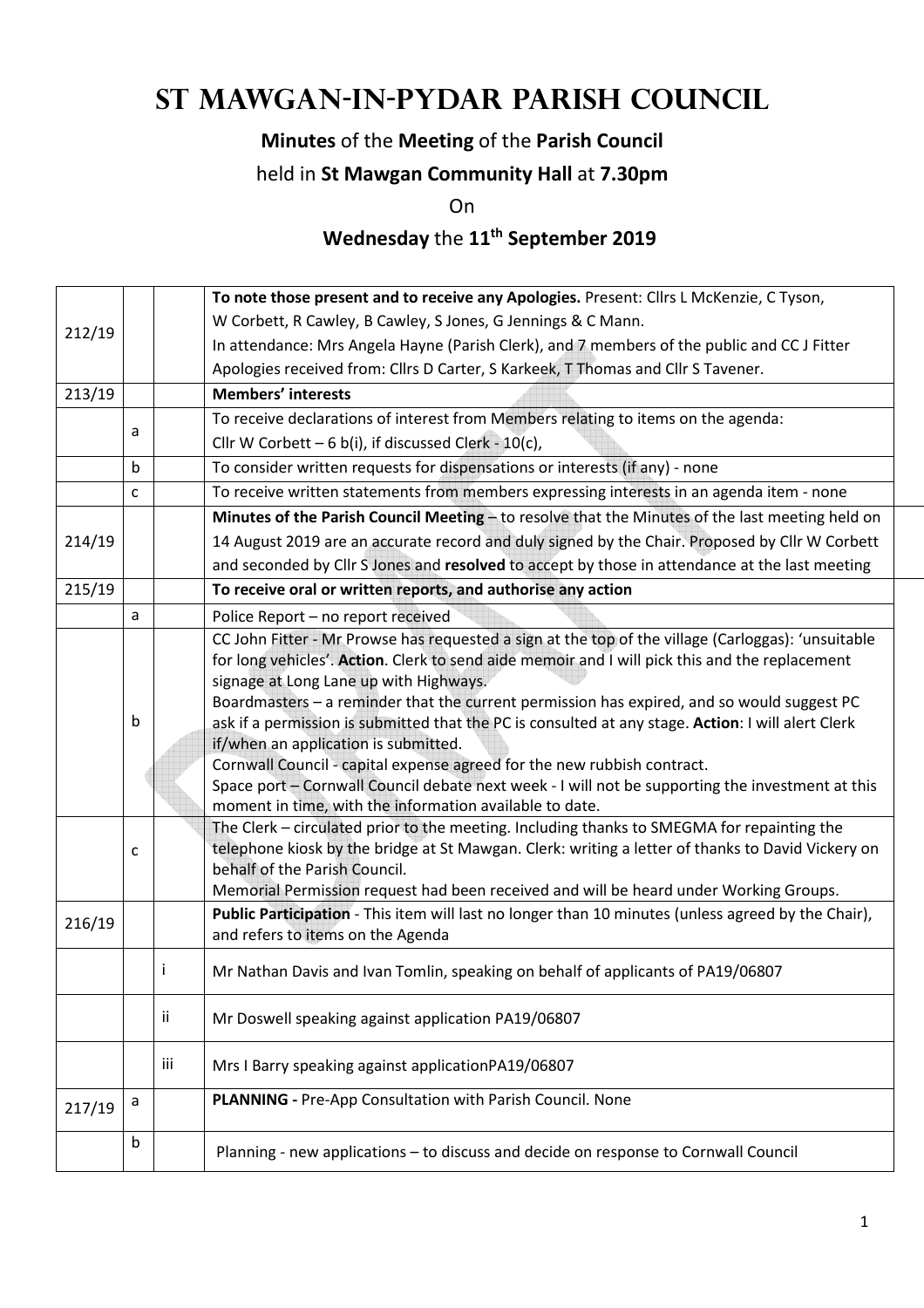|   |              | Cllr W Corbett left the room at this juncture                                                                                                                                                                                                                                                                                                                                                                                                                                                                                                               |  |  |
|---|--------------|-------------------------------------------------------------------------------------------------------------------------------------------------------------------------------------------------------------------------------------------------------------------------------------------------------------------------------------------------------------------------------------------------------------------------------------------------------------------------------------------------------------------------------------------------------------|--|--|
|   | İ            | PA19/06807 Applicant: Mr and Mrs Luxton. Proposal: Replacement dwelling with associated<br>landscaping and parking. Location: Wayside Mawgan Porth. Proposed by Cllr R Cawley and<br>seconded by Cllr C Mann and it was resolved no objection. Cllrs S Jones and G Jennings objected.                                                                                                                                                                                                                                                                       |  |  |
|   |              | Cllr W Corbett returned to the room                                                                                                                                                                                                                                                                                                                                                                                                                                                                                                                         |  |  |
|   | ii.          | PA19/07125 Applicant Mrs Kate Page. Proposal: Non-material amendment in respect of decision<br>notice PA18/09070 (Redevelopment of bed and breakfast accommodation to provide a single<br>terrace of three units comprising two C3 dwelling-houses and 1 holiday let along with the<br>change of use of the annex to use as a holiday let) - To change the roof covering from timber<br>clad to black natural slate. Location: Seavista Mawgan Porth TR8 4AL. A delegated response of<br>no objection was lodged within 14 days of notification received.   |  |  |
|   | iii          | PA19/07334 Applicant Mr and Mrs P Shaw. Proposal: Non-material amendment in respect of<br>decision notice PA18/03884 (Conversion of garage, extensions and alterations including enlarged<br>rear veranda/terrace, installation of two stainless steel flues and additional parking) - Provision<br>of 0.6m wide slip window to west elevation (first floor level). Location: 5 Tredragon Close<br>Mawgan Porth TR8 4DP. A delegated response of no objection was lodged within 14 days of<br>notification received.                                        |  |  |
|   | iv           | PA19/07351 Applicant Mr Lombard. Proposal: Outline permission for the proposed construction<br>of a single dwelling-house and associated works with all matters reserved. Location: Land to the<br>rear of The Anchorage Tredragon Road Mawgan Porth. Proposed by Cllr W Corbett proposed<br>and seconded by Cllr C Mann and it was resolved to object - Although the new access<br>arrangement is acceptable the effect of an approval of the presently-described proposal would<br>be to grant planning permission for a second new dwelling on the site. |  |  |
| C |              | To consider planning applications received before meeting -                                                                                                                                                                                                                                                                                                                                                                                                                                                                                                 |  |  |
|   | Ť            | PA19/06928. Applicant Susan & William Schofield. Proposal: Demolition of existing farm<br>buildings & construction of two-dwellings. (Prior Approval previously granted for conversion of<br>two dwellings under PA19/04115). Location: Barn North East of High Cove Farm Trenance<br>Mawgan Porth. Extension of time for comment granted by Local Planning Authority. Deferred to<br>October                                                                                                                                                               |  |  |
|   | $\mathbf{u}$ | PA19/07736. Applicant Mr & Mrs Peter and Nicola Murrish. Proposal: Construction of first floor<br>extension, replacement of roof and remodelling of dwelling. Location: Jacaranda Retorrick Mill.<br>Extension of time for comment granted by Local Planning Authority. Deferred to October                                                                                                                                                                                                                                                                 |  |  |
| d |              | To note Advices and Decisions by Cornwall Council:                                                                                                                                                                                                                                                                                                                                                                                                                                                                                                          |  |  |
|   | Ť            | PA19/03196 APPROVED Applicant: Mrs Sue Schofield. Proposal: Variation of condition 2<br>(approved plans) of decision no. PA16/11033 (Replacement of summerhouse and garage with a<br>single infill dwelling), dated 10th January 2017, to allow the addition of a two-tier balcony on the<br>front elevation and other minor alterations. Location: Land North West of Shepherds Lea<br>Trenance Mawgan Porth TR8 4BY. Noted.                                                                                                                               |  |  |
|   | ii.          | PA19/01670/PREAPP Closed - advice given Applicant: Mr And Mrs Longden. Proposal: Pre<br>application advice for proposed new dwelling. Location: Land At OS Grid Ref 187424 65942 St<br>Mawgan. Noted.                                                                                                                                                                                                                                                                                                                                                       |  |  |
|   |              | The following notification was received after the Agenda was posted                                                                                                                                                                                                                                                                                                                                                                                                                                                                                         |  |  |
|   | lii          | PA19/06189 APPROVED Applicant: Mr and Mrs R Calder. Proposal: Redevelopment of site<br>consisting of demolition of existing five-bedroom property and garage, and construction of<br>replacement four- bedroom dwelling house with associated works, provision of external amenity<br>areas and vehicular parking. Location: High Cove Bungalow Trenance Mawgan Porth. Noted.                                                                                                                                                                               |  |  |
| e |              | 5 day-Protocol for Local Councils - none received                                                                                                                                                                                                                                                                                                                                                                                                                                                                                                           |  |  |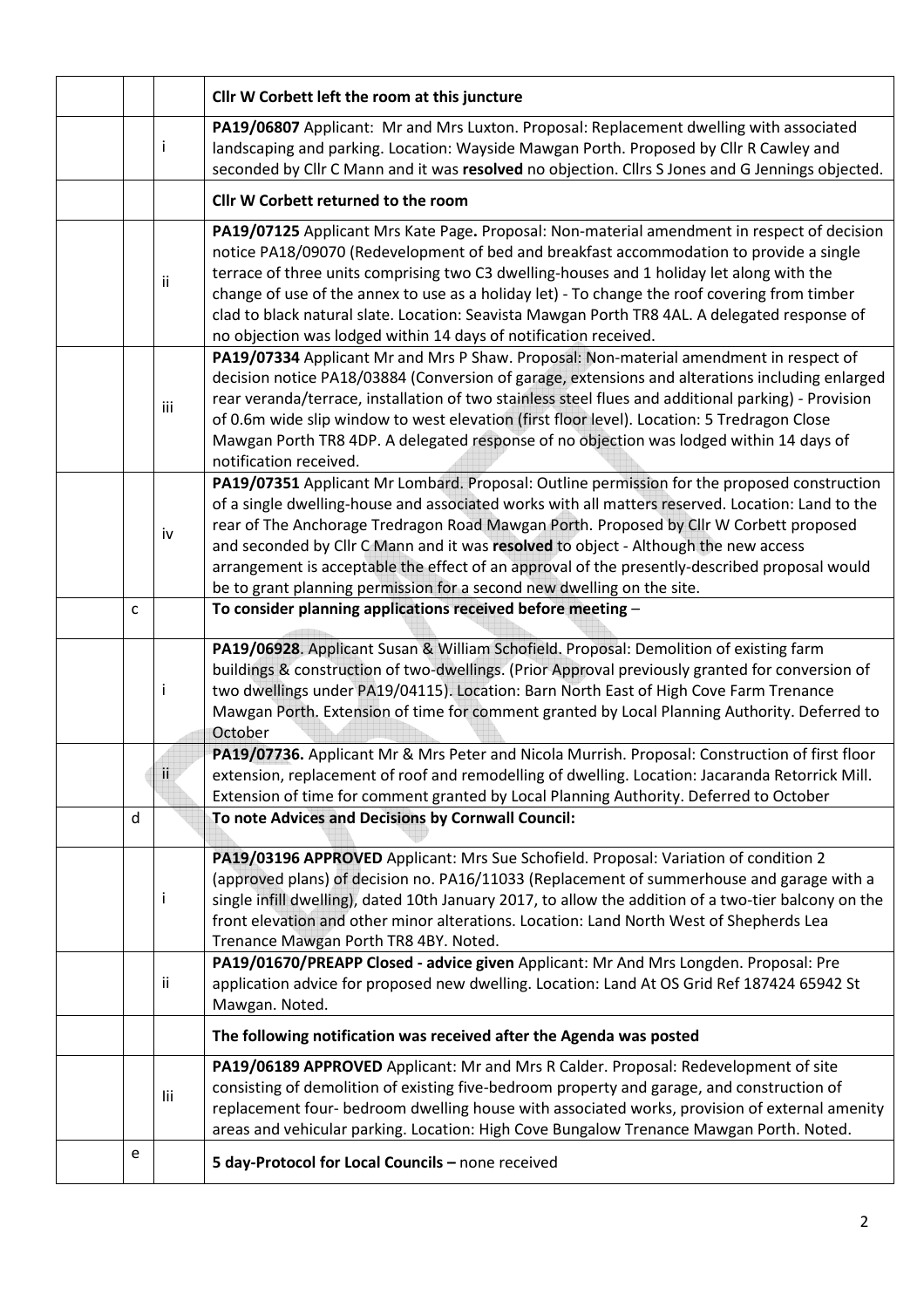|                                                                                                                                                                                                                                                                                                           | $\mathsf{f}$                                                                                                         |                                                                                                                                                     | To discuss planning enforcement issues $-$ to refer any new issues and updates $-$ if any. Action.                                                                                                                                                                                                                                                                                                                                                                                                                                                                                                                                                                     |  |  |  |  |  |
|-----------------------------------------------------------------------------------------------------------------------------------------------------------------------------------------------------------------------------------------------------------------------------------------------------------|----------------------------------------------------------------------------------------------------------------------|-----------------------------------------------------------------------------------------------------------------------------------------------------|------------------------------------------------------------------------------------------------------------------------------------------------------------------------------------------------------------------------------------------------------------------------------------------------------------------------------------------------------------------------------------------------------------------------------------------------------------------------------------------------------------------------------------------------------------------------------------------------------------------------------------------------------------------------|--|--|--|--|--|
|                                                                                                                                                                                                                                                                                                           |                                                                                                                      |                                                                                                                                                     | Cllr Fitter offered to investigate the current status of the following two enforcement issues                                                                                                                                                                                                                                                                                                                                                                                                                                                                                                                                                                          |  |  |  |  |  |
|                                                                                                                                                                                                                                                                                                           |                                                                                                                      | Ť                                                                                                                                                   | Old Gluvian Chapel                                                                                                                                                                                                                                                                                                                                                                                                                                                                                                                                                                                                                                                     |  |  |  |  |  |
|                                                                                                                                                                                                                                                                                                           |                                                                                                                      | ii.                                                                                                                                                 | Unauthorised engineering works at Trevarrian. Case number EN19.01087                                                                                                                                                                                                                                                                                                                                                                                                                                                                                                                                                                                                   |  |  |  |  |  |
| 218/19                                                                                                                                                                                                                                                                                                    |                                                                                                                      |                                                                                                                                                     | WORKING GROUPS - to receive reports (if any), and agree any necessary action and<br>expenditure:                                                                                                                                                                                                                                                                                                                                                                                                                                                                                                                                                                       |  |  |  |  |  |
|                                                                                                                                                                                                                                                                                                           | a                                                                                                                    |                                                                                                                                                     | <b>Amenities</b>                                                                                                                                                                                                                                                                                                                                                                                                                                                                                                                                                                                                                                                       |  |  |  |  |  |
|                                                                                                                                                                                                                                                                                                           |                                                                                                                      |                                                                                                                                                     | Burial Ground Survey - Clerk undertaken (circulated) highlighting worn driveway and access by<br>hearses obstructed by bottom step near bench. Obstacle. Action: Working Group to create a<br>scheme of work with 3 quotes and report back at a future meeting.<br>Require additional plots to be surveyed for the Master List, particularly in C of E section. Cllr W<br>Corbett and seconded by G Jennings and it was resolved to approve the services of a burial<br>ground surveyor to undertake the survey.<br>Memorial permission for Sussex P Parkyn (circulated). Cllr W Corbett proposed and seconded by<br>Cllr L McKenzie and resolved to grant permission. |  |  |  |  |  |
|                                                                                                                                                                                                                                                                                                           |                                                                                                                      | Closed Churchyard - awaiting Highways steward to evaluate boundary status at worn area<br>Ϊİ<br>below church steps                                  |                                                                                                                                                                                                                                                                                                                                                                                                                                                                                                                                                                                                                                                                        |  |  |  |  |  |
| St Mawgan Toilets - to resolve to have plans drawn and seek building regulation approval for the<br>iii<br>upgrading of ladies, gents and disabled facilities. Proposed Cllr L McKenzie and seconded by Cllr<br>C Tyson and it was resolved to have plans drawn and to seek building regulation approval. |                                                                                                                      |                                                                                                                                                     |                                                                                                                                                                                                                                                                                                                                                                                                                                                                                                                                                                                                                                                                        |  |  |  |  |  |
| b<br>Transport and Rights of Way -                                                                                                                                                                                                                                                                        |                                                                                                                      |                                                                                                                                                     |                                                                                                                                                                                                                                                                                                                                                                                                                                                                                                                                                                                                                                                                        |  |  |  |  |  |
|                                                                                                                                                                                                                                                                                                           | Cornwall Council Community Network Highways Scheme Action: Clerk to check scheme of work                             |                                                                                                                                                     |                                                                                                                                                                                                                                                                                                                                                                                                                                                                                                                                                                                                                                                                        |  |  |  |  |  |
|                                                                                                                                                                                                                                                                                                           | Broken & missing footpath signs - prices for replacement. Action: Clerk to liaise with TROW<br>ii.<br>Working Group. |                                                                                                                                                     |                                                                                                                                                                                                                                                                                                                                                                                                                                                                                                                                                                                                                                                                        |  |  |  |  |  |
|                                                                                                                                                                                                                                                                                                           |                                                                                                                      | iii                                                                                                                                                 | Mawgan Porth/Trenance public footpath signage - plaques still awaiting. Action: Clerk to<br>investigate                                                                                                                                                                                                                                                                                                                                                                                                                                                                                                                                                                |  |  |  |  |  |
|                                                                                                                                                                                                                                                                                                           |                                                                                                                      | <u>iv</u>                                                                                                                                           | Cllr C Tyson had received a report of livestock damaging pathway by the hay meadow at the<br>bottom of Ball Lane. Cllr C Tyson investigating and will report back to the Clerk to action.                                                                                                                                                                                                                                                                                                                                                                                                                                                                              |  |  |  |  |  |
|                                                                                                                                                                                                                                                                                                           |                                                                                                                      | $\mathsf{V}$                                                                                                                                        | Cllr C Mann reported the metal sign (directing to St Columb) is damaged. Proposed by Cllr C<br>Mann seconded by Clir C Tyson and it was resolved to obtain a quote for repair and report back<br>to full council at a future meeting                                                                                                                                                                                                                                                                                                                                                                                                                                   |  |  |  |  |  |
|                                                                                                                                                                                                                                                                                                           | C                                                                                                                    |                                                                                                                                                     | Beach and Environment - Erosion Report analysis required. Action. Working Group to analyse<br>and report back to full council at a future meeting to decide what action is desired.                                                                                                                                                                                                                                                                                                                                                                                                                                                                                    |  |  |  |  |  |
|                                                                                                                                                                                                                                                                                                           |                                                                                                                      | Ť                                                                                                                                                   | Beach Store Shed - requires maintenance. Action: Working Group to assess works required and<br>compile a scheme of work for approval by full council at a future meeting.                                                                                                                                                                                                                                                                                                                                                                                                                                                                                              |  |  |  |  |  |
|                                                                                                                                                                                                                                                                                                           | d                                                                                                                    |                                                                                                                                                     | Neighbourhood Plan - The Chair announced that the formal Designation of a Neighbourhood<br>Plan Area has been registered, encompassing the Parish Boundaries.                                                                                                                                                                                                                                                                                                                                                                                                                                                                                                          |  |  |  |  |  |
|                                                                                                                                                                                                                                                                                                           | e                                                                                                                    |                                                                                                                                                     | Cornwall Airport Newquay & Search and Rescue Helicopter-No report received.                                                                                                                                                                                                                                                                                                                                                                                                                                                                                                                                                                                            |  |  |  |  |  |
| 219/19                                                                                                                                                                                                                                                                                                    |                                                                                                                      |                                                                                                                                                     | Cllr G Jennings to chase Space Port general meeting for residents with Miles Carden.<br><b>REPORTS FROM MEETINGS (circulated)</b>                                                                                                                                                                                                                                                                                                                                                                                                                                                                                                                                      |  |  |  |  |  |
| 220/19                                                                                                                                                                                                                                                                                                    |                                                                                                                      |                                                                                                                                                     |                                                                                                                                                                                                                                                                                                                                                                                                                                                                                                                                                                                                                                                                        |  |  |  |  |  |
|                                                                                                                                                                                                                                                                                                           |                                                                                                                      | To note and discuss (if appropriate) the correspondence received since the last meeting<br>(circulated) and any associated actions and expenditure: |                                                                                                                                                                                                                                                                                                                                                                                                                                                                                                                                                                                                                                                                        |  |  |  |  |  |
|                                                                                                                                                                                                                                                                                                           |                                                                                                                      | $\mathbf{I}$                                                                                                                                        | Cornwall Council Seasonal Beach Restrictions for Dogs Consultation - 2019. Information posted<br>onto PC website - Noted.                                                                                                                                                                                                                                                                                                                                                                                                                                                                                                                                              |  |  |  |  |  |
|                                                                                                                                                                                                                                                                                                           |                                                                                                                      | ii.                                                                                                                                                 | Community Governance Review - update. CGR is at Stage 2.                                                                                                                                                                                                                                                                                                                                                                                                                                                                                                                                                                                                               |  |  |  |  |  |
|                                                                                                                                                                                                                                                                                                           |                                                                                                                      | iii                                                                                                                                                 | Information Commissioner's Office (ICO) latest guidance - data sharing, personal devices and<br>data audit. Noted.                                                                                                                                                                                                                                                                                                                                                                                                                                                                                                                                                     |  |  |  |  |  |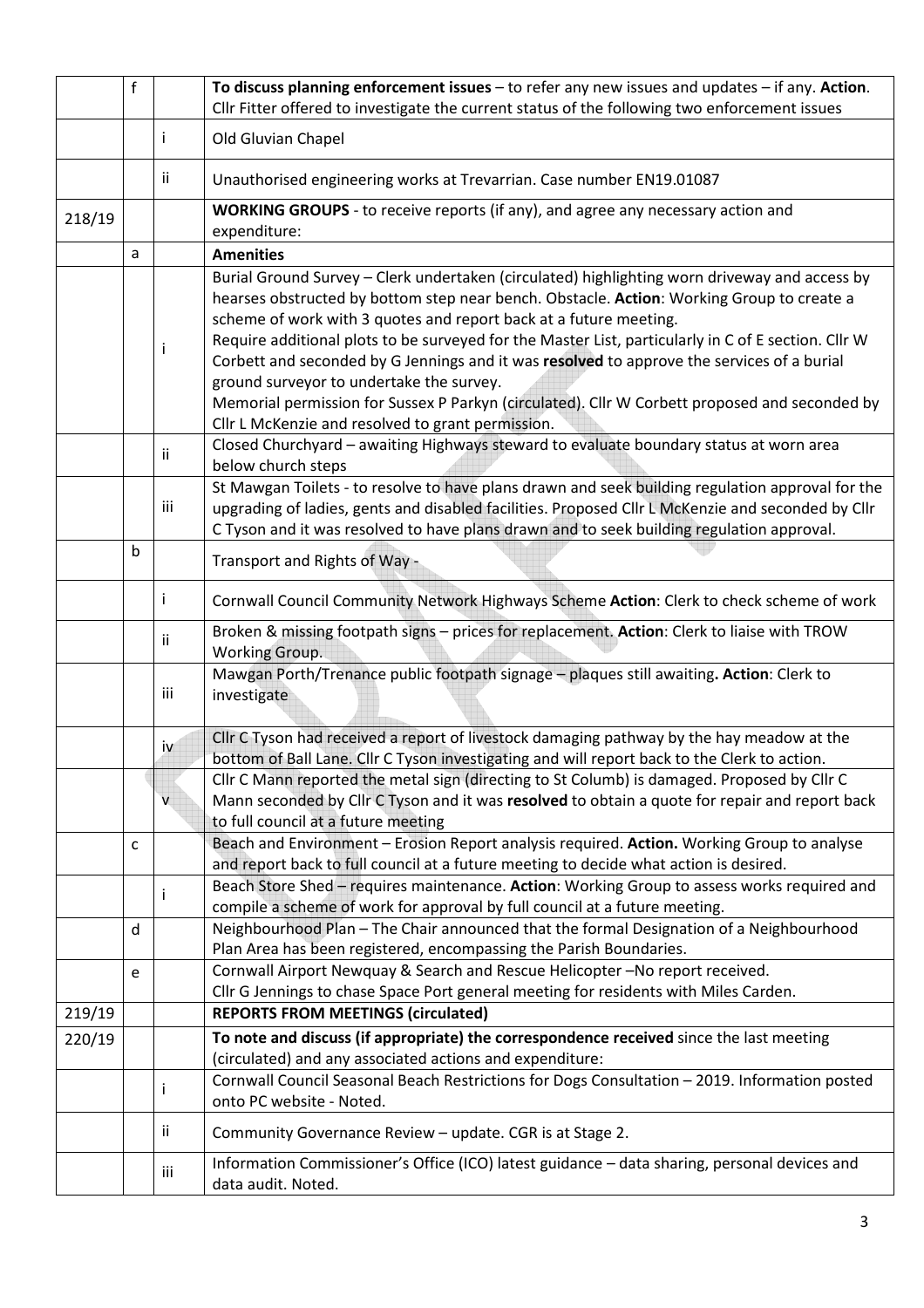|                                                                                                                                                                                                                                                 |                                                                                                                                                                                                                                                                                                                                                                                                                                                                                                                       | iv           | Cornwall Community Resilience Network (CCRN) - Training Workshops: Community Emergency<br>Plan/Flood Plan. Clerk to attend training workshop on 28 <sup>th</sup> September and feedback.                                                                                                                                                                                                                    |  |  |  |  |  |
|-------------------------------------------------------------------------------------------------------------------------------------------------------------------------------------------------------------------------------------------------|-----------------------------------------------------------------------------------------------------------------------------------------------------------------------------------------------------------------------------------------------------------------------------------------------------------------------------------------------------------------------------------------------------------------------------------------------------------------------------------------------------------------------|--------------|-------------------------------------------------------------------------------------------------------------------------------------------------------------------------------------------------------------------------------------------------------------------------------------------------------------------------------------------------------------------------------------------------------------|--|--|--|--|--|
|                                                                                                                                                                                                                                                 |                                                                                                                                                                                                                                                                                                                                                                                                                                                                                                                       | $\mathsf{V}$ | Watergate Bay Speed Hill Climb -14th September to 15th September 2019. Organisers were<br>supposedly distributing publicity for the event highlighting road closure and times to<br>householders in the surrounds.                                                                                                                                                                                          |  |  |  |  |  |
|                                                                                                                                                                                                                                                 |                                                                                                                                                                                                                                                                                                                                                                                                                                                                                                                       | vi           | Trevarrian Hill to Mawgan Porth Hill notification of road closure: 2 - 3 October (24hr). Noted                                                                                                                                                                                                                                                                                                              |  |  |  |  |  |
| 221/19                                                                                                                                                                                                                                          |                                                                                                                                                                                                                                                                                                                                                                                                                                                                                                                       |              | <b>FINANCE and LEGISLATION:</b>                                                                                                                                                                                                                                                                                                                                                                             |  |  |  |  |  |
|                                                                                                                                                                                                                                                 | a                                                                                                                                                                                                                                                                                                                                                                                                                                                                                                                     |              | To note any income received - Bank Interest - £1.78                                                                                                                                                                                                                                                                                                                                                         |  |  |  |  |  |
|                                                                                                                                                                                                                                                 | b                                                                                                                                                                                                                                                                                                                                                                                                                                                                                                                     |              | Standing Orders -To adopt revised Standing Orders (previously circulated) -deferred from July.<br>Proposed by Cllr G Jennings and seconded by Cllr C Tyson and resolved to adopt revisions.                                                                                                                                                                                                                 |  |  |  |  |  |
|                                                                                                                                                                                                                                                 | C                                                                                                                                                                                                                                                                                                                                                                                                                                                                                                                     |              | Clerk's appraisal - to receive report from the Staffing Working Group and agree any action. No<br>discussion took place. The Chair expressed the Parish Council's thanks to the Clerk.                                                                                                                                                                                                                      |  |  |  |  |  |
|                                                                                                                                                                                                                                                 | d                                                                                                                                                                                                                                                                                                                                                                                                                                                                                                                     |              | Completion of the limited assurance review for the year ended 31 March 2019: External Auditor<br>Report and Certificate - to consider the matter and decide what, if any, action is required<br>(previously circulated). No action is required.                                                                                                                                                             |  |  |  |  |  |
|                                                                                                                                                                                                                                                 | The Accounts and Audit Regulations 2015 (SI 2015/234) - to note that a Notice of Conclusion of<br>Audit (circulated), detailing the rights of inspection has been published in the Parish<br>е<br>Noticeboards and on the PC website, along with the certified AGAR (Sections 1,2,3), and that<br>copies of the AGAR are available for purchase by any person. Noted.                                                                                                                                                 |              |                                                                                                                                                                                                                                                                                                                                                                                                             |  |  |  |  |  |
| f<br>Budget considerations for 2020/21 - to discuss (prior to compilation of draft budget for<br>2020/21). Clerk's salary scale published by NALC in December, burial ground driveway, toilets.                                                 |                                                                                                                                                                                                                                                                                                                                                                                                                                                                                                                       |              |                                                                                                                                                                                                                                                                                                                                                                                                             |  |  |  |  |  |
| Parish Community Magazine, 'Dreckly' - to agree a donation of £150 towards running costs.<br>g<br>Proposed by Cllr G Jennings and seconded by Cllr S Jones and it was resolved to agree. Payment<br>to be raised on October's payment schedule. |                                                                                                                                                                                                                                                                                                                                                                                                                                                                                                                       |              |                                                                                                                                                                                                                                                                                                                                                                                                             |  |  |  |  |  |
|                                                                                                                                                                                                                                                 | Remembrance Wreath 2019 - to agree a donation of £75 to the Royal British Legion. Proposed<br>by Cllr C Tyson and seconded by Cllr G Jennings and it was resolved to agree. Donation to be<br>h<br>raised on October's payment schedule. Mr P Roberts has kindly offered to lay the wreath on<br>behalf of the PC.<br>GDPR/Data Protection Act 2018 - to resolve to renew data protection registration in the sum of<br>Ĺ<br>£40. Proposed by Cllr C Mann and seconded by Cllr R Cawley and it was resolved to renew. |              |                                                                                                                                                                                                                                                                                                                                                                                                             |  |  |  |  |  |
|                                                                                                                                                                                                                                                 |                                                                                                                                                                                                                                                                                                                                                                                                                                                                                                                       |              |                                                                                                                                                                                                                                                                                                                                                                                                             |  |  |  |  |  |
|                                                                                                                                                                                                                                                 |                                                                                                                                                                                                                                                                                                                                                                                                                                                                                                                       |              | Data Breach Policy - to approve (previously circulated). Proposed by Cllr C Mann and seconded<br>by Cllr R Cawley and it was resolved to approve.                                                                                                                                                                                                                                                           |  |  |  |  |  |
|                                                                                                                                                                                                                                                 | k                                                                                                                                                                                                                                                                                                                                                                                                                                                                                                                     |              | Document Retention Policy Review. Review undertaken in line with Cornwall Record Office and<br>it was resolved to adopt new schedule proposed by Cllr C Mann and seconded by Cllr C Tyson.                                                                                                                                                                                                                  |  |  |  |  |  |
|                                                                                                                                                                                                                                                 |                                                                                                                                                                                                                                                                                                                                                                                                                                                                                                                       |              | Accounts – to approve invoices for payment, sign cheques (and any online payments at the end<br>of the meeting)<br>(list circulated prior to the meeting) Proposed by Cllr G Jennings and seconded by Cllr W Corbett<br>and resolved to approve.                                                                                                                                                            |  |  |  |  |  |
|                                                                                                                                                                                                                                                 |                                                                                                                                                                                                                                                                                                                                                                                                                                                                                                                       |              | The public and the press to be excluded from the meeting during the consideration of the item<br>11, owing to the confidential nature of the business to be transacted which is prejudicial to the<br>public interest in accordance with public bodies (Admission to Meetings) Act 1960.                                                                                                                    |  |  |  |  |  |
| 222/19                                                                                                                                                                                                                                          |                                                                                                                                                                                                                                                                                                                                                                                                                                                                                                                       |              | St Mawgan Community Hall - to consider formal request from the Trustees of the Hall Charitable<br>Trust for the Council to take control as Sole Trustee. Proposed by Cllr W Corbett and seconded<br>by Cllr C Mann it was resolved that the Parish Council take control as Sole Trustee. In<br>preparation, a working party was formed: Cllrs L McKenzie, D Carter, G Jennings, B Cawley, and<br>W Corbett. |  |  |  |  |  |
| 223/19                                                                                                                                                                                                                                          |                                                                                                                                                                                                                                                                                                                                                                                                                                                                                                                       |              | Notice of items for the next Agenda: (note $-$ no decisions can be taken on any item raised under<br>this heading).                                                                                                                                                                                                                                                                                         |  |  |  |  |  |
| 224/19                                                                                                                                                                                                                                          |                                                                                                                                                                                                                                                                                                                                                                                                                                                                                                                       |              | Close of meeting: 9.21pm                                                                                                                                                                                                                                                                                                                                                                                    |  |  |  |  |  |